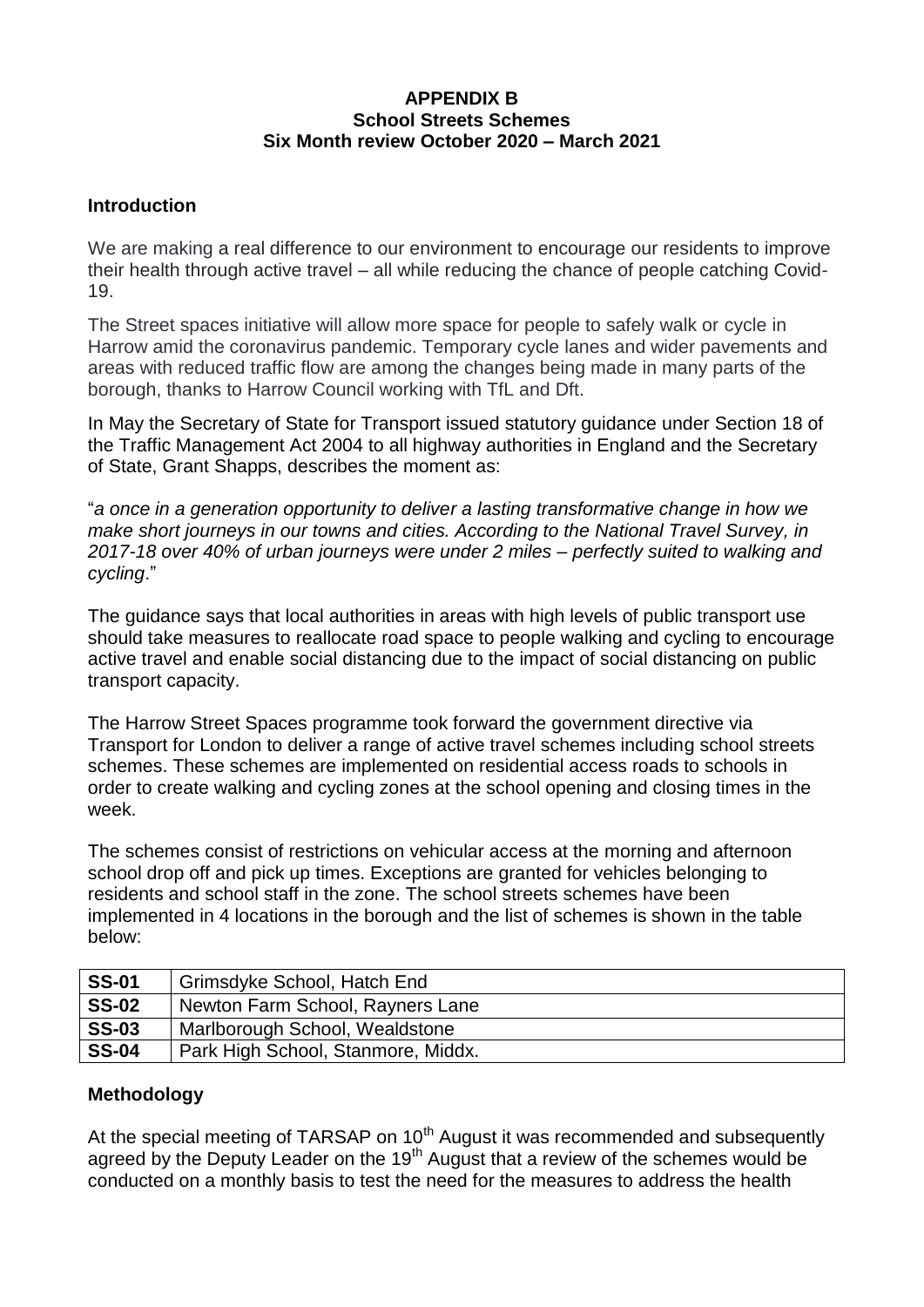crisis. The methodology to be used to assess the need for the schemes will take account of the following information:

- Pedestrian / cycling / vehicle activity (measured by counts)
- Emergency services comments
- Bus services comments (TfL)
- Officer observations regarding operational performance
- Residents feedback
- Schools feedback

All of these factors will be reviewed, and a course of action recommended in this report.

# **Current situation with the pandemic**

The latest position with the rate of infection in Harrow is shown in the chart below.

| Latest COVID-19 figures in Harrow<br>Data range: 15th March to 21st March 2021 |                |
|--------------------------------------------------------------------------------|----------------|
| Positive cases in the last week in Harrow                                      | 113            |
| Percentage change in the past 7 days                                           | $-30%$         |
| PCR Testing rate per 100,000                                                   | 517.3          |
| <b>PCR Test positivity rate</b>                                                | $\mathsf{1.4}$ |
| Incidence rate (all ages) in the last 7 days per 100,000                       | 45             |
| Incidence rate (aged 60 and over) in the last week per 100,000                 | 22.4           |
| Test and Trace cases (cumulative) % complete                                   | 87             |
| Test and Trace contacts (cumulative) % complete                                | 87             |

New cases of Covid 19 have decreased significantly from the peak in mid-January and are continuing to fall. The incidence rate shown in the table above is currently at 45 per 100,000. Deaths have increased since the new year but are also now decreasing. Vaccination rates are generally high in most groups.

The government restrictions have changed constantly since they were first introduced in late March 2020 in order to contain the spread of the virus and take account of the changing situation across the country. These changes have had variable impacts on the demand to travel by all modes of transport. The changes in London and the impacts are summarised below.

| <b>Date</b> | <b>Measures in London</b>                                                                     | Impact on<br>travel |
|-------------|-----------------------------------------------------------------------------------------------|---------------------|
| 23/03/2020  | National lockdown (1) - stay home, non-essential shops<br>and schools closed                  | Very high           |
| 13/05/2020  | Relaxtion 1 - outdoor recreation permitted                                                    | High                |
| 01/06/2020  | Relaxation 2 - be at home overnight / meet outside with<br>6 people                           | Medium              |
| 04/07/2020  | Relaxtion 3 – stay alert, hospitality opens / meet up to 30<br>people / Covid secure guidance | Low                 |
| 14/09/2020  | Rule of six indoors / outdoors introduced                                                     | Low                 |
| 25/09/2000  | 10pm curfew on hospitality                                                                    | Low                 |
| 14/10/2020  | 3 tier system introduced, London tier 2                                                       | Medium              |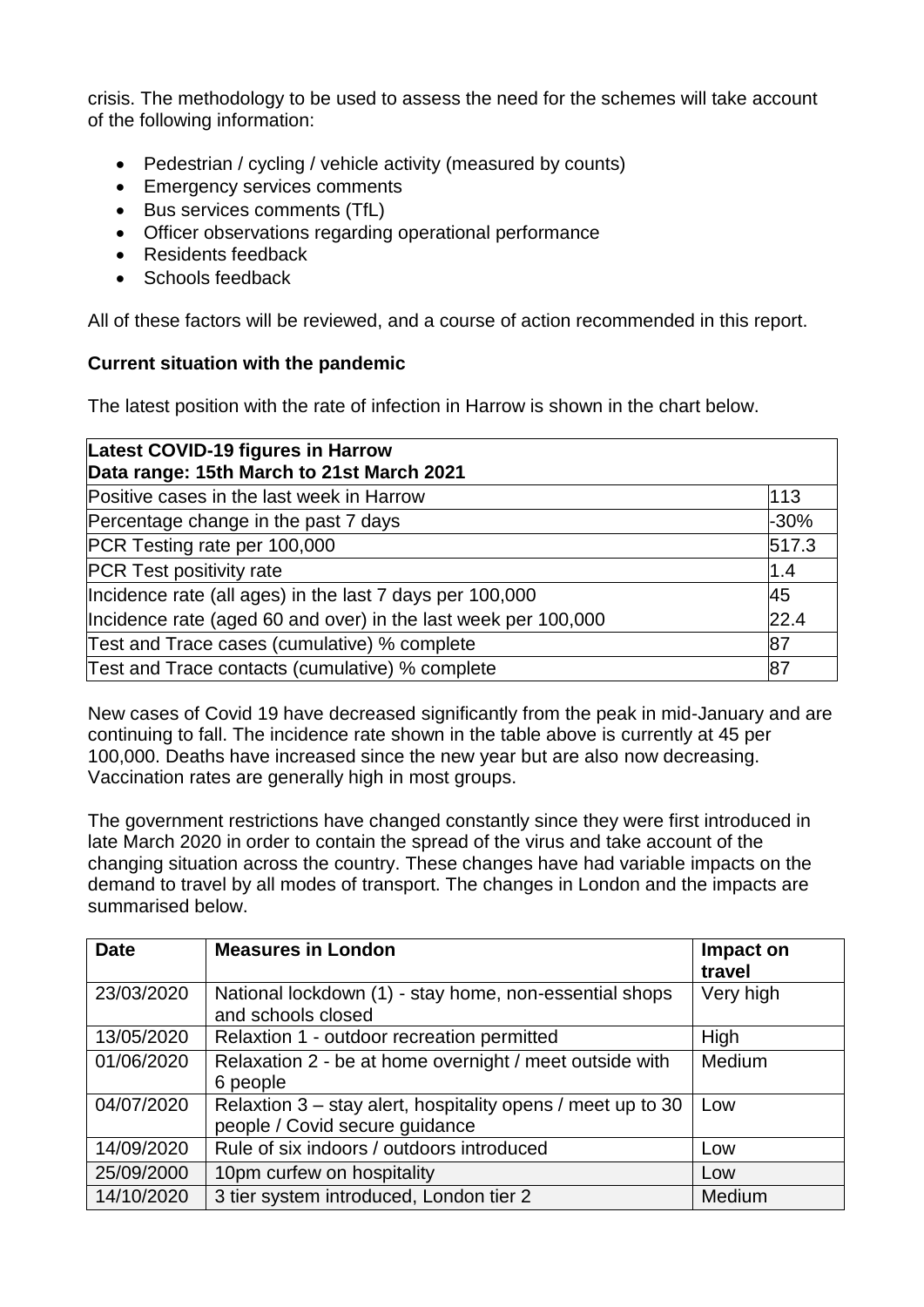| 05/11/2020 | National lockdown (2) - non-essential business closed /<br>meet 1 person only outside, schools open          | High          |
|------------|--------------------------------------------------------------------------------------------------------------|---------------|
| 02/12/2020 | lockdown ends, 3 tier system reinstated - stricter re-<br>strictions on hospitality                          | <b>Medium</b> |
| 19/12/2020 | tier 4 added - similar to lockdown 2 rules, includes Lon-<br>don, due to concerns about new variant of virus | High          |
| 30/12/2020 | tier 4 extended to 75% of country                                                                            | High          |
| 06/01/2021 | National lockdown (3) - stay home, non-essential shops<br>and schools closed                                 | Very high     |
| 08/03/2021 | Schools and colleges reopen                                                                                  | <b>Medium</b> |
| 29/03/2021 | Stay at home rule ends, rule of six / 2 households can<br>meet outdoors, outdoor sports facilities allowed   | <b>Medium</b> |

When considering the traffic data presented in this report it is necessary to consider the government restrictions in force at the time. The higher the impact of the restrictions then the lower the traffic flows. The restrictions shaded in the table are those that relate to when schools were open during the operation of the school streets schemes.

# **Pedestrian / cycling / vehicle activity (measured by counts)**

Pedestrian and cycle activity counts and vehicle volume counts were regularly undertaken at the sites. The pedestrian and cycle counts are taken at a mid-point in the scheme and repeat counts are undertaken at the same points for consistency. Both a weekday and weekend day are surveyed between 7am and 7pm to cover the busy periods. Surveys are undertaken by recording CCTV footage during the period of observation and later analysed by the survey company at their premises. Automatic traffic counters have also been used at each site to monitor traffic flows over the period of a week and calculate the average volume of daily vehicular traffic flow. The dates for data collection are as follows:

### CCTV counts

- August  $19^{th}$
- September  $16<sup>th</sup>$
- October  $14<sup>th</sup>$
- November  $11^{th}$
- December  $9<sup>th</sup>$
- $\bullet$  January 20<sup>th</sup>

Automatic traffic counters

- $\bullet$  July  $8^{th} 14^{th}$
- September  $16^{th} 22^{nd}$
- October  $12^{th} 18^{th}$
- November  $7<sup>th</sup> 13<sup>th</sup>$
- December  $6^{th} 12^{th}$
- $\bullet$  January 18<sup>th</sup> 24<sup>th</sup>
- The surveys were undertaken at the following locations as follows:
	- Sylvia Avenue east of Lyndon Avenue (SS-01)
	- Sylvia avenue north of Colburn Avenue (SS-01)
	- Drake Road east of Kings Road (SS-02)
	- Drake Road west of Alexandra Avenue (SS-02)
	- Ravenswood Crescent east of Kings Road (SS-02)
	- Marlborough Hill west of Badminton Close (SS-03)
	- Marlborough Hill east of Harrow View (SS-03)
	- Burnell Gardens south of Crowshott Avenue (SS-04)
	- Thistlecroft Gardens south of Crowshott Avenue (SS-04)

The table below gives details of the pedestrian, cycle and vehicle counts undertaken at the survey points.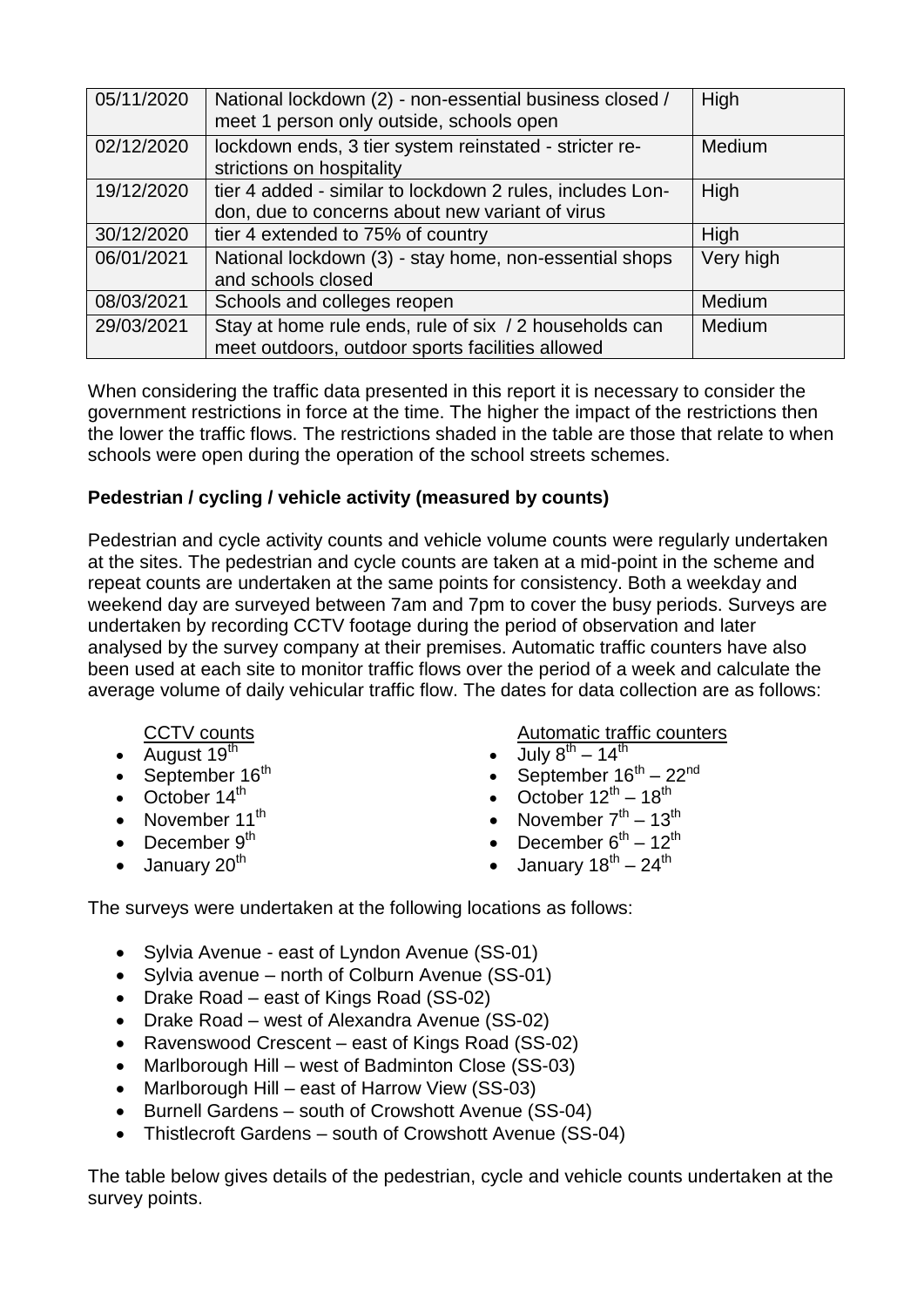|                | <b>SS-01</b><br>Grimsdyke<br><b>School</b> |          |          | <b>SS-02</b><br><b>Newton Farm</b><br><b>School</b> |                |          | <b>SS-03</b><br><b>Marlborough School</b> |          |          | <b>SS-04</b><br>Park High<br><b>School</b> |                |          |
|----------------|--------------------------------------------|----------|----------|-----------------------------------------------------|----------------|----------|-------------------------------------------|----------|----------|--------------------------------------------|----------------|----------|
| <b>Morning</b> | Pedestrians                                | Cyclists | Vehicles | Pedestrians                                         | Cyclists       | Vehicles | Pedestrians                               | Cyclists | Vehicles | Pedestrians                                | Cyclists       | Vehicles |
| July / August  | 12                                         | 5        | 125      | 35                                                  | 1              | 161      | 175                                       | 11       | 306      | 11                                         | 0              | 74       |
| September      | 874                                        | 3        | 159      | 398                                                 | 15             | 254      | 1003                                      | 23       | 605      | 315                                        | 5              | 113      |
| October        | 983                                        | 3        | 88       | 600                                                 | 18             | 153      | 1087                                      | 13       | 365      | 48                                         | $\overline{2}$ | 77       |
| November       | 1019                                       | 8        | 70       | 604                                                 | 16             | 201      | 1113                                      | 12       | 258      | 297                                        | $\overline{7}$ | 68       |
| December       | 961                                        | 8        | 71       | 584                                                 | 10             | 195      | 994                                       | 10       | 337      | 192                                        | 3              | 78       |
| January        | 143                                        | 3        | 76       | 88                                                  | $\overline{2}$ | 95       | 205                                       | 3        | 256      | 33                                         | 0              | 56       |
| February       | 11                                         | 2        | 31       | 21                                                  | 1              | 66       | 98                                        | 3        | 230      | 10                                         | 0              | 37       |

|                  | <b>SS-01</b><br>Grimsdyke<br><b>School</b> |                |          | <b>SS-02</b><br><b>Newton Farm</b><br><b>School</b> |          |          | <b>SS-03</b><br><b>Marlborough School</b> |                |          | <b>SS-04</b><br>Park High<br><b>School</b> |                |          |
|------------------|--------------------------------------------|----------------|----------|-----------------------------------------------------|----------|----------|-------------------------------------------|----------------|----------|--------------------------------------------|----------------|----------|
| <b>Afternoon</b> | Pedestrians                                | Cyclists       | Vehicles | Pedestrians                                         | Cyclists | Vehicles | Pedestrians                               | Cyclists       | Vehicles | Pedestrians                                | Cyclists       | Vehicles |
| July / August    | 3                                          | 1              | 80       | 5                                                   | 3        | 153      | 69                                        | $\overline{4}$ | 269      | 5                                          | 0              | 80       |
| September        | 713                                        | $\overline{2}$ | 104      | 343                                                 | 14       | 226      | 896                                       | 10             | 569      | 284                                        | 5              | 58       |
| October          | 938                                        | $\mathbf{1}$   | 47       | 511                                                 | 20       | 116      | 1060                                      | 6              | 299      | 32                                         | $\overline{4}$ | 49       |
| November         | 963                                        | 3              | 65       | 531                                                 | 11       | 171      | 1070                                      | 11             | 268      | 232                                        | $\overline{4}$ | 47       |
| December         | 896                                        | 6              | 52       | 533                                                 | 9        | 151      | 1063                                      | $\overline{7}$ | 283      | 161                                        | 6              | 43       |
| January          | 196                                        | $\overline{2}$ | 34       | 87                                                  | 1        | 80       | 181                                       | 3              | 250      | 21                                         | 2              | 55       |
| February         | 30                                         | $\mathbf{1}$   | 39       | 24                                                  | 1        | 75       | 89                                        | $\overline{0}$ | 220      | 3                                          | 0              | 27       |

The counts in July / August reflect conditions prior to the schools opening, in September the conditions when the schools opened without a school streets scheme and thereafter the conditions with a school streets scheme operating up to December. The figures in the table that are shaded represent when the schools were open in the autumn term.

The impact of the government restrictions on traffic levels were initially low in September with fewer restrictions in force, and became moderate in October under the three tier system and high during the second lockdown in November and then reduced to moderate again in December when the lockdown was eased.

The vehicle flows at all sites clearly show an increase in September when the schools opened with schemes in place and then a reduction from October when the school streets scheme were introduced. Significantly the volume of pedestrians has increased at primary school sites in conjunction with a reduction in vehicles since September. This is likely to be as a consequence of more local walking to school.

The impact on pedestrians has been less significant for the High school and it is likely that this is because a higher proportion of older students may already walk to school and there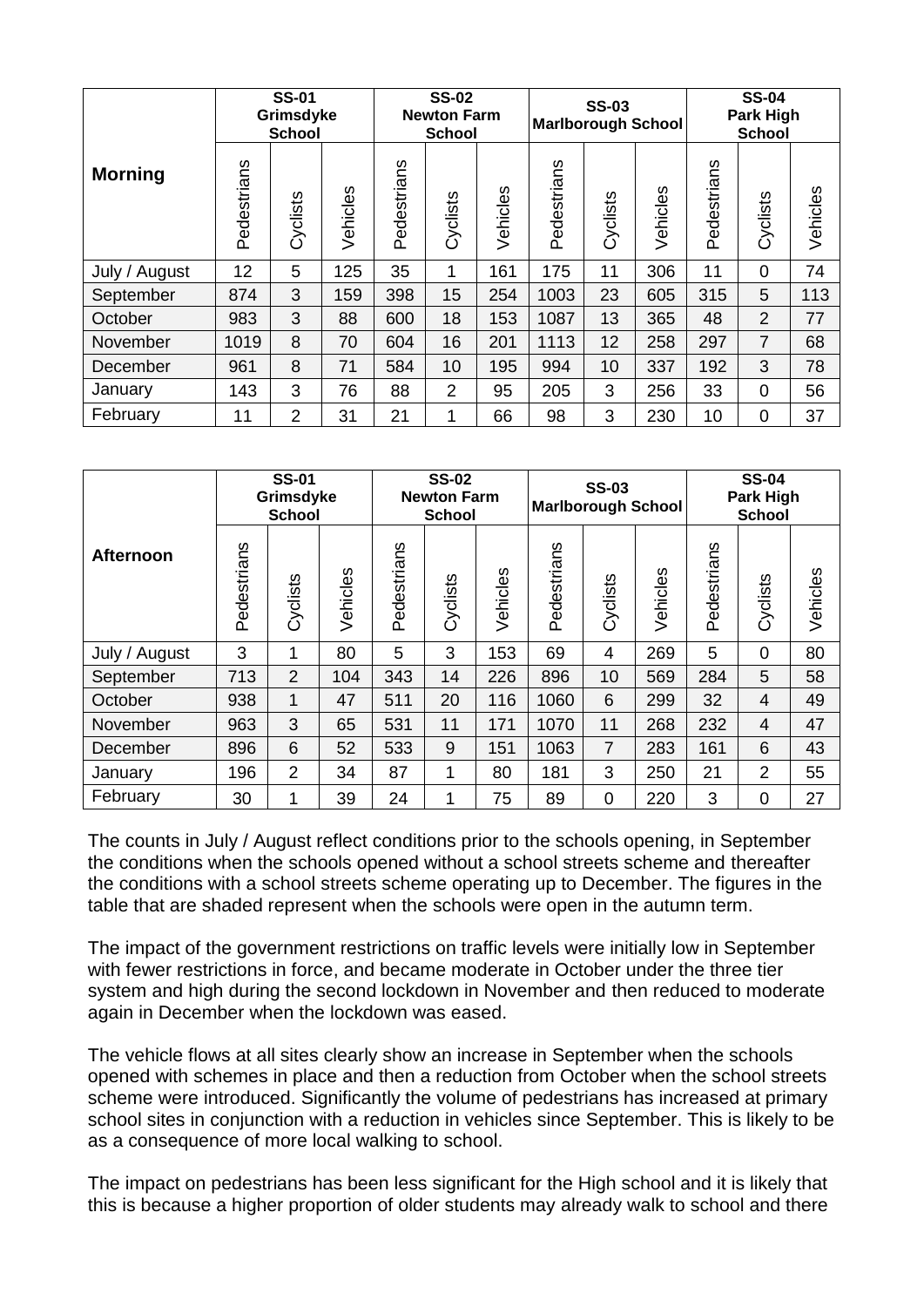is less modal shift. It should be noted that in October not many pedestrians were recorded for Park High School because the school was not open to students on that particular survey date.

The volume of cyclists has remained low at all sites despite the introduction of the school streets. This is probably due to the schemes only improving conditions in the immediate vicinity of the school rather than over the whole of the route being used by cyclists between home and school. It is important to improve the whole journey experience in order to achieve a significant uptake in cycling. The weather conditions during autumn were also not favourable for cycling with more wet weather.

During the third lockdown schools were closed and this is reflected in the January and February data. Survey data is not available for March when the schools opened again.

### **Emergency services comments**

The Metropolitan Police, Fire & Rescue Service and Ambulance service have been contacted to seek their views about the impact of the school streets schemes on their respective services. No operational issues have been highlighted during the trials.

In general these schemes do not affect the ability of the emergency services to attend emergencies or incidents because they are exempt from the restrictions and there are no physical measures in the road that can affect them.

A meeting with the emergency was held on the  $17<sup>th</sup>$  March and no issues were highlighted with these schemes.

#### **TfL bus services comments**

There are no regular bus services in close proximity to the school streets schemes directlt affected by the restrictions.

Transport for London (TfL) are responsible for the commissioning and operation of bus services in London and they have been contacted about their views on the impact of the school streets schemes on local bus services. No operational issues have been highlighted by TfL.

### **Officer observations regarding operational performance**

Officers have undertaken on-site observations periodically to check on the operation of the schemes.

There is generally good compliance by vehicles within the restricted areas. Fixed CCTV enforcement is in place at Park High school and Grimsdyke school. The other sites are being enforced by the deployment of CCTV camera cars. Currently enforcement is soft with only warning letters being issued to vehicles not complying with the restrictions. The introduction of hard enforcement with the issue of penalty charge notices will be considered at a later date.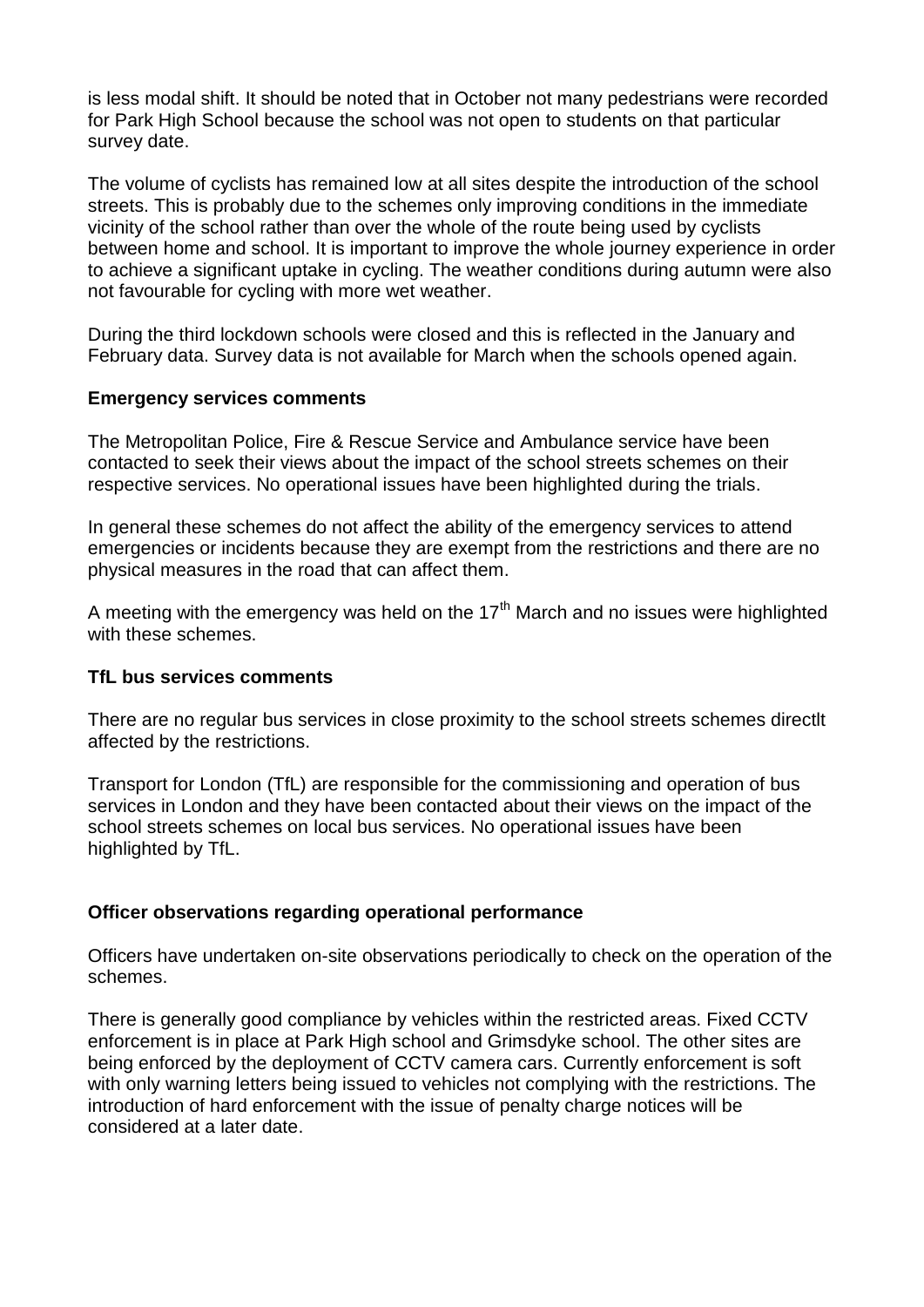The systems used to issue permits to residents and school staff that are exempt from the restrictions was deployed smoothly and there have been very few operational issues. The web portals used for processing applications are functioning well.

A review has been undertaken of any potential parking and traffic issues caused by displaced drop off and pick up of pupils / students on neighbouring roads surrounding the restricted streets. This is a known potential consequence of school street schemes. Some localised problems have been observed during the autumn term but there are not considered significant. These issues could be addressed through further interventions or may reduce over time as travel patterns change.

### **Public engagement**

An engagement portal was setup at the beginning of October to facilitate the receipt of public comments for all of the on-going school street scheme trials. The engagement portal closed on 31<sup>st</sup> March. Reminder leaflets were been sent to premises in the vicinity of the schemes to ensure that all feedback is received. A summary of the results of the engagement are shown below.

### **What is your connection with this scheme?**

|                                  | ≘.<br>living<br>Resident<br>scheme | ≘.<br>located<br>n<br><b>Busines</b><br>scheme | ≘.<br>located<br>scheme<br>School | Pedestrian | Cyclist | <b>Motorist</b> | schoo<br>ಹ<br>Student | ৳<br>schoo<br>guardia<br>ಕ<br>student<br>Parent | Other |
|----------------------------------|------------------------------------|------------------------------------------------|-----------------------------------|------------|---------|-----------------|-----------------------|-------------------------------------------------|-------|
| SS-01 Grimsdyke Primary School   | 39                                 |                                                |                                   | 14         | 3       | 13              | 5                     | 10                                              | 7     |
| SS-02 Newton Farm Primary School | 73                                 |                                                | 13                                | 13         |         | 18              | 14                    | 61                                              |       |
| SS-03 Marlborough Primary School | 89                                 | 1                                              | 5                                 | 25         | 15      | 43              | 3                     | 35                                              | 29    |
| SS-04 Park High Secondary School | 43                                 |                                                | 4                                 | 9          | 1       | 18              | 4                     | 8                                               | 8     |
| <b>Grand Total</b>               | 244                                | 1                                              | 23                                | 61         | 19      | 92              | 26                    | 114                                             | 51    |

### **How do you feel about this scheme?**

|                                     | mostly<br>negative | negative | neutral | positive | mostly<br>positive | Grand<br><b>Total</b> |
|-------------------------------------|--------------------|----------|---------|----------|--------------------|-----------------------|
| SS-01 Grimsdyke Primary<br>School   | 34                 | 6        |         | 4        | 20                 | 71                    |
| SS-02 Newton Farm Primary<br>School | 70                 | 12       | 15      | 10       | 33                 | 140                   |
| SS-03 Marlborough Primary<br>School | 107                | 25       | 6       | 11       | 34                 | 183                   |
| SS-04 Park High Secondary<br>School | 35                 | 4        | 6       | 6        | 19                 | 70                    |
| <b>Grand Total</b>                  | 246                | 47       | 34      | 31       | 106                | 464                   |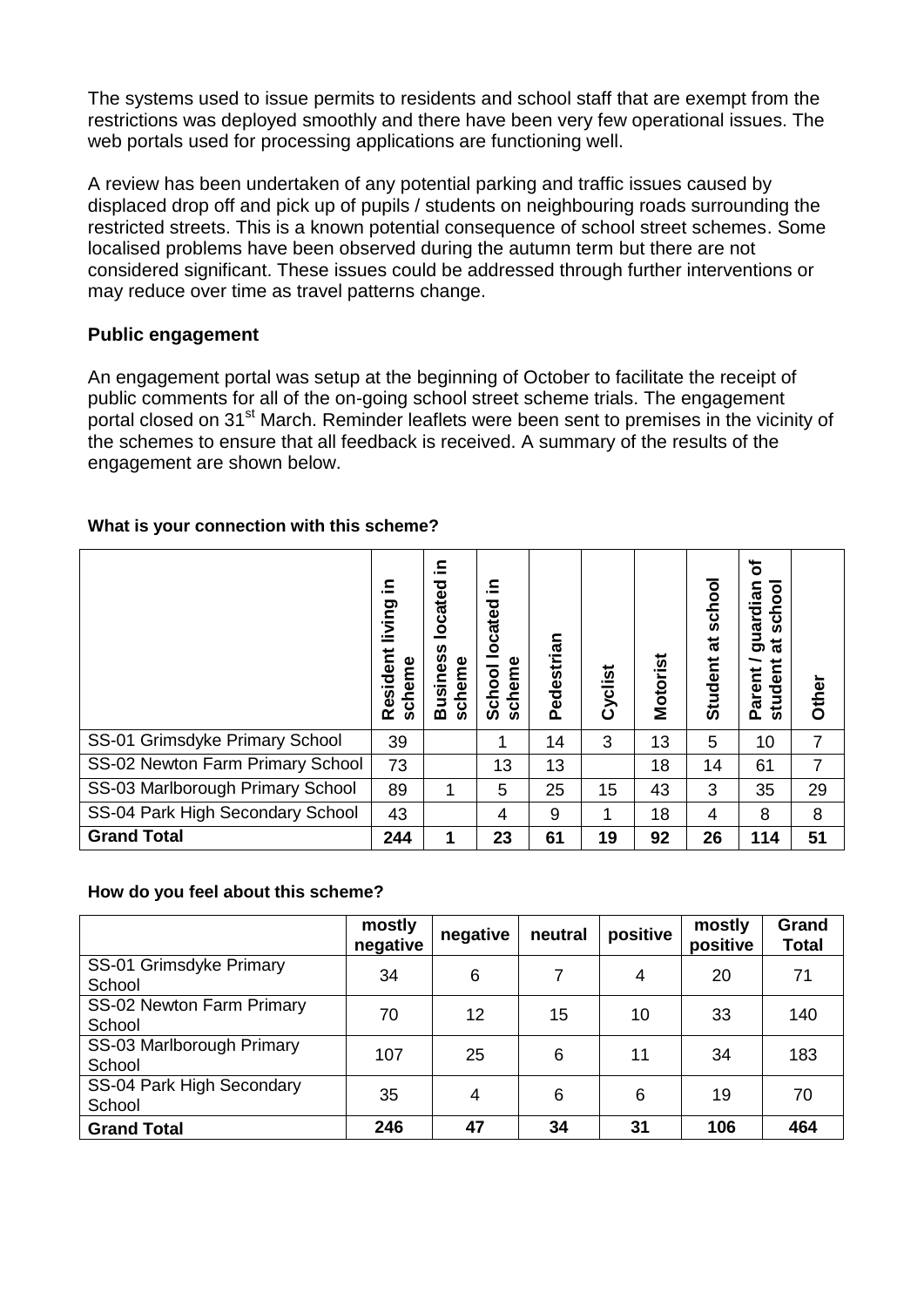

# **What do you think should happen to this scheme in the future?**

|                                  | know<br>Don't | ≌<br>ᢐ<br>g<br>찣<br><u>ۃ</u> | ٦Ē<br>Make<br>Scho<br>8 | Remove<br>scheme | ശ<br><b>Dus</b><br>ج<br>Re<br>ōu | Total<br>Grand |
|----------------------------------|---------------|------------------------------|-------------------------|------------------|----------------------------------|----------------|
| SS-01 Grimsdyke Primary School   |               | 10                           | 22                      | 35               | 3                                | 70             |
| SS-02 Newton Farm Primary School | 5             | 13                           | 37                      | 78               |                                  | 140            |
| SS-03 Marlborough Primary School |               | 9                            | 35                      | 125              | 13                               | 183            |
| SS-04 Park High Secondary School | 2             | 4                            | 22                      | 34               | 8                                | 70             |
| <b>Grand Total</b>               | 8             | 36                           | 116                     | 272              | 31                               | 463            |



#### **Let us know any other comments you have?**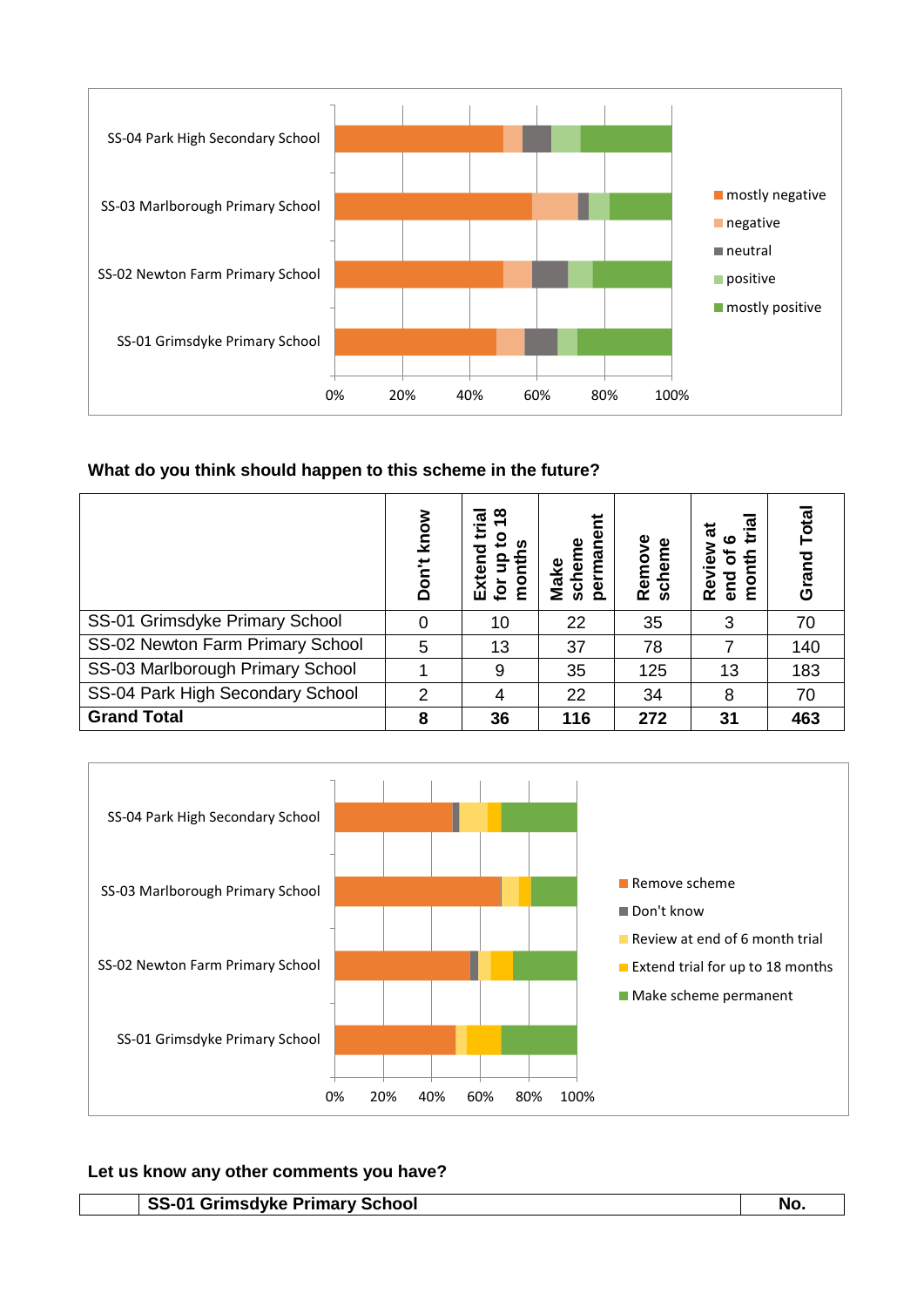|                 | <b>General Comments Summarised</b>                                           |    |
|-----------------|------------------------------------------------------------------------------|----|
|                 | Traffic and parking issues moved to a different area/have knock on affect in | 30 |
|                 | other areas                                                                  |    |
| 2               | Inconvenience to local residents                                             | 11 |
| 3               | This is safer for children/School                                            | 9  |
| 4               | <b>Environmental benefits</b>                                                | 5  |
| 5               | Update car park in the park to accommodate more cars/free permits for        | 5  |
|                 | parents                                                                      |    |
| 6               | One way system needed                                                        | 4  |
|                 | Need better parking regulations/enforcement                                  | 3  |
| 8               | Exemptions for traders and delivery drivers                                  | 3  |
| 9               | Poor signage                                                                 | 3  |
| 10 <sup>1</sup> | Poor communication                                                           | 3  |
| 11              | Road Safety issues on road and surrounding roads can be dangerous            | 3  |
| 12              | Would not want to pay for permits in the future and always have exemption    | 2  |
|                 | Miscellaneous                                                                | 13 |

|                | <b>SS-02 Newton Farm Primary School</b>                                        | No.            |
|----------------|--------------------------------------------------------------------------------|----------------|
|                | <b>General Comments Summarised</b>                                             |                |
| 1              | My journey to school takes longer/difficulty to pick/up drop of when using the | 18             |
|                | car                                                                            |                |
| $\overline{2}$ | Scheme is now safer for all road users                                         | 17             |
| 3              | Caused traffic issues on surrounding roads                                     | 15             |
| $\overline{4}$ | Issues for contractors, visitors, delivery drivers gaining access              | 13             |
| 5              | Need fixed ANPR as parents know they will not get a ticket/better              | 11             |
|                | enforcement                                                                    |                |
| 6              | No issues before                                                               | 7              |
|                | Inconsiderate parents block driveways                                          | 6              |
| 8              | Has had little impact on traffic or issues around the area                     | 5              |
| 9              | <b>Environmental benefits</b>                                                  | 5              |
| 10             | Scheme is great and has encouraged more walking and cycling                    | 4              |
| 11             | Put in one-way system                                                          | 3              |
| 12             | Scheme inconsiderate to residents                                              | 3              |
| 13             | Too much signage/poor signage                                                  | $\overline{2}$ |
| 14             | Poor communication                                                             | $\overline{2}$ |
| 15             | Would not want to see parking charges or permit charges                        | 2              |
| 16             | <b>Health benefits</b>                                                         | $\overline{2}$ |
| 17             | Not fair on those that have to drive                                           | $\overline{2}$ |
|                | <b>Miscellaneous</b>                                                           | 12             |

|               | <b>SS-03 Marlborough Primary School</b>                             | No. |
|---------------|---------------------------------------------------------------------|-----|
|               | <b>General Comments Summarised</b>                                  |     |
|               | Increase in traffic on surrounding roads                            | 47  |
| $\mathcal{P}$ | Unfair/Inconvenience to residents/ parents                          | 20  |
| 3             | Access for deliveries/utilities/services/family                     | 19  |
| 4             | In favour                                                           | 16  |
| 5             | Environmental concerns on increased traffic regarding pollution/air | 13  |
|               | quality/congestion                                                  |     |
| 6             | <b>Road Safety Concerns</b>                                         | 11  |
| 7             | Waste of public funding                                             | 9   |
| 8             | Placing of Signage/ location of signage/unclear                     | 9   |
| 9             | <b>Traffic blocking drives</b>                                      | 5   |
| 10            | Inadequate consultation/ prior notification of scheme               | 5   |
|               | Lack of enforcement from CCTV                                       | 5   |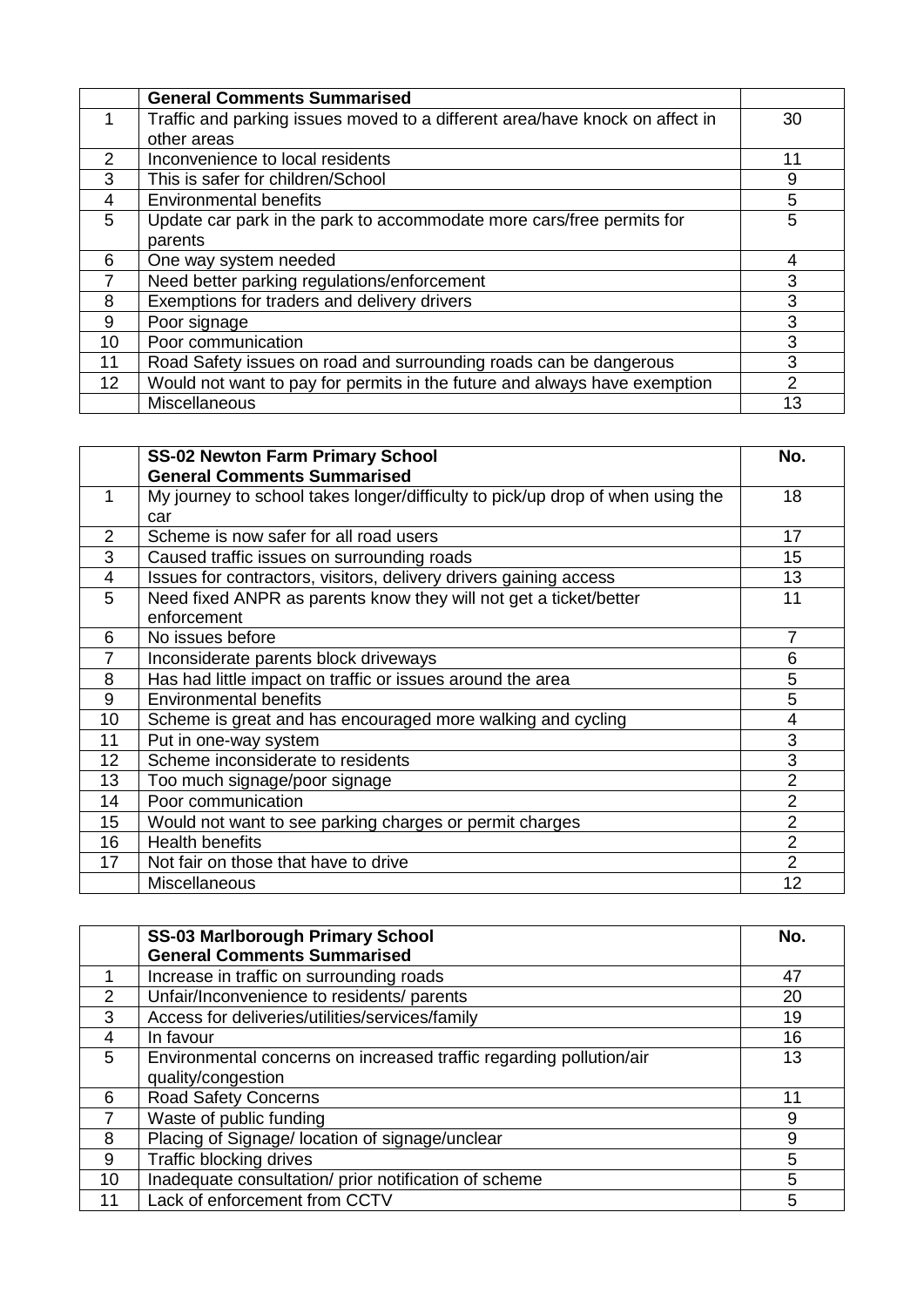| 12 | Timing of Controlled hours too long         |   |
|----|---------------------------------------------|---|
| 13 | Extend trial period/zone                    |   |
| 14 | Parking on Boundary                         | 3 |
| 15 | No ANPR affecting quality of scheme         | 3 |
| 16 | Access to through route                     | 3 |
| 17 | TMO - Publishing/wording                    | 3 |
| 18 | Do not support ANPR                         |   |
| 19 | Failure to adhere to Equalities legislation |   |
| 20 | Speeding                                    |   |
| 21 | <b>LTN</b> related                          |   |
|    | <b>Miscellaneous</b>                        |   |

|               | <b>SS-04 Park High Secondary School</b>                              | No. |
|---------------|----------------------------------------------------------------------|-----|
|               | <b>General Comments Summarised</b>                                   |     |
|               | Congestion on surrounding roads                                      | 20  |
| $\mathcal{P}$ | Has made a positive difference to the area/safer                     | 16  |
| 3             | Causing inconvenience to local residents or those with disabilities  | 13  |
| 4             | Residents driveways have been blocked                                |     |
| 5             | Issues for contractors, visitors, delivery drivers gaining access    |     |
| 6             | <b>Better for Health</b>                                             | 6   |
|               | Do not want to see residents having to pay for permits in the future | 3   |
| 8             | Dis-benefit to environment                                           | 3   |
| 9             | Better for the environment                                           | 2   |
| 10            | Need better enforcement                                              | 2   |
|               | Miscellaneous                                                        |     |

The engagement feedback indicates a continuing level of unpopularity amongst the community towards these schemes.

There are comments about increased inconvenience and difficulties for access by visitors during the restricted hours. The restrictions only apply on school days for a short duration in the morning and afternoon and the roads remain open to all traffic outside of the restricted hours and so it is possible for visits to be arranged at different times during the day. In general these comments are a reaction to changes that affect lifestyles that rely heavily on using the private car and it is expected that making changes to travel patterns is something that people will initially be resistant to and will happen over a longer period of time. This is the experience of other London boroughs that have introduced similar schemes. The initial reaction to the schemes is understandably more negative as a consequence.

The issue of displaced traffic and parking issues on surrounding roads around schools is highlighted in the comments and from officer observations and this will require further discussions with the school and school community to consider the best way to mitigate these issues. These schools have travel plans in place which support modal shift and a review and update of these plans taking account of the experience of the school streets schemes will be necessary.

Concerns over costs being levied for permits are unfounded as the Road Traffic Regulation Act does not permit charges to be made for this purpose.

### **Schools feedback**